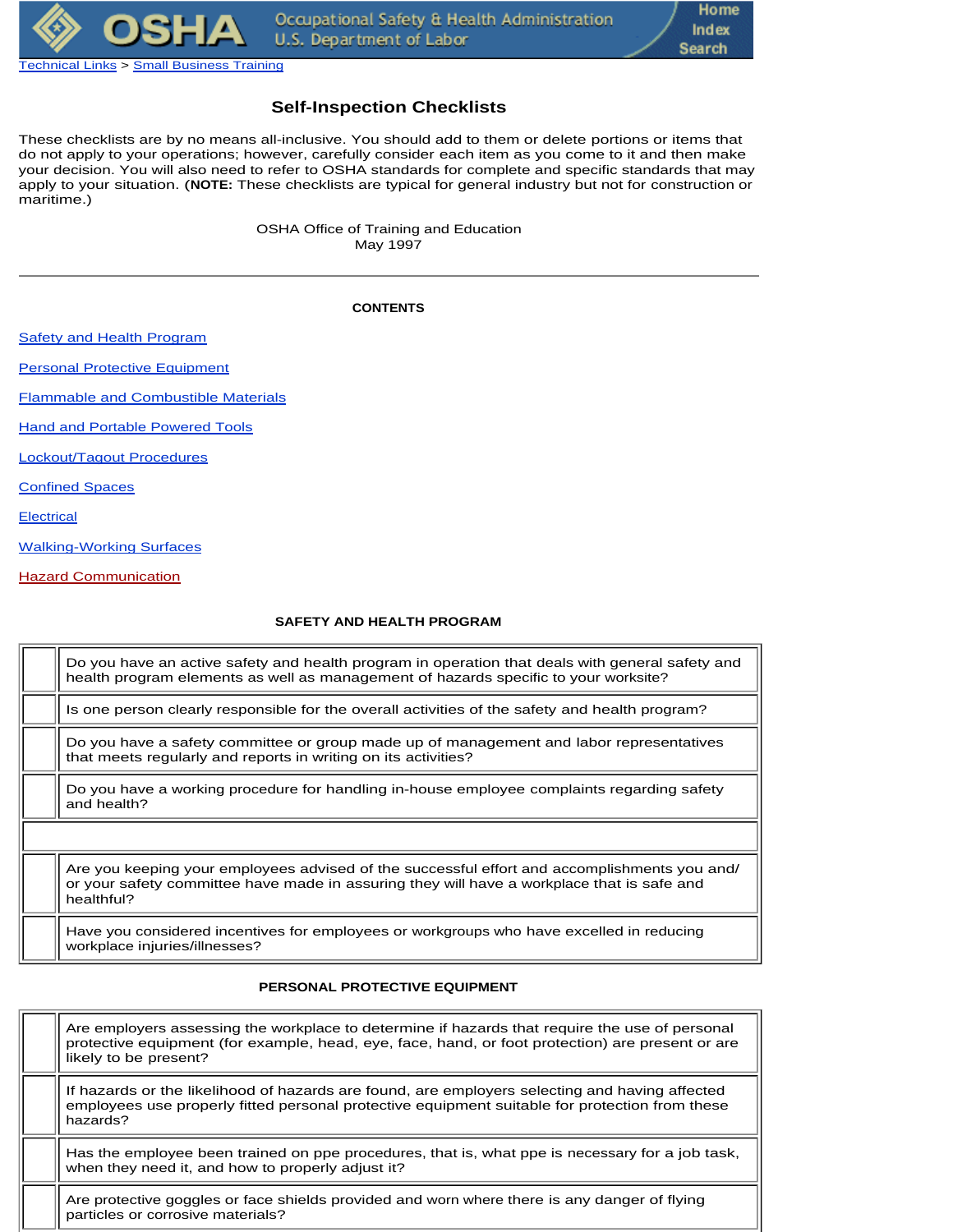Are approved safety glasses required to be worn at all times in areas where there is a risk of eye injuries such as punctures, abrasions, contusions or burns?

Are employees who need corrective lenses (glasses or contacts) in working environments having harmful exposures, required to wear only approved safety glasses, protective goggles, or use other medically approved precautionary procedures?

Are protective gloves, aprons, shields, or other means provided and required where employees could be cut or where there is reasonably anticipated exposure to corrosive liquids, chemicals, blood, or other potentially infectious materials? See 29 CFR 1910.1030(b) for the definition of "other potentially infectious materials."

Are hard hats provided and worn where danger of falling objects exists?

Are hard hats inspected periodically for damage to the shell and suspension system?

Is appropriate foot protection required where there is the risk of foot injuries from hot, corrosive, or poisonous substances, falling objects, crushing or penetrating actions?

Are approved respirators provided for regular or emergency use where needed?

Is all protective equipment maintained in a sanitary condition and ready for use?

Do you have eye wash facilities and a quick drench shower within the work area where employees are exposed to injurious corrosive materials? Where special equipment is needed for electrical workers, is it available?

Where food or beverages are consumed on the premises, are they consumed in areas where there is no exposure to toxic material, blood, or other potentially infectious materials?

Is protection against the effects of occupational noise exposure provided when sound levels exceed those of the OSHA noise standard?

Are adequate work procedures, protective clothing and equipment provided and used when cleaning up spilled toxic or otherwise hazardous materials or liquids?

Are there appropriate procedures in place for disposing of or decontaminating personal protective equipment contaminated with, or reasonably anticipated to be contaminated with, blood or other potentially infectious materials?

# **FLAMMABLE AND COMBUSTIBLE MATERIALS**

|  | Are combustible scrap, debris, and waste materials (oily rags, etc.) stored in covered metal<br>receptacles and removed from the worksite promptly?                                                                                            |
|--|------------------------------------------------------------------------------------------------------------------------------------------------------------------------------------------------------------------------------------------------|
|  | Is proper storage practiced to minimize the risk of fire including spontaneous combustion?                                                                                                                                                     |
|  | Are approved containers and tanks used for the storage and handling of flammable and<br>combustible liquids?                                                                                                                                   |
|  | Are all connections on drums and combustible liquid piping, vapor and liquid tight?                                                                                                                                                            |
|  | Are all flammable liquids kept in closed containers when not in use (for example, parts cleaning<br>tanks, pans, etc.)?                                                                                                                        |
|  | Are bulk drums of flammable liquids grounded and bonded to containers during dispensing?                                                                                                                                                       |
|  | Do storage rooms for flammable and combustible liquids have explosion-proof lights?                                                                                                                                                            |
|  | Do storage rooms for flammable and combustible liquids have mechanical or gravity ventilation?                                                                                                                                                 |
|  | Is liquefied petroleum gas stored, handled, and used in accordance with safe practices and<br>standards?                                                                                                                                       |
|  | Are "NO SMOKING" signs posted on liquefied petroleum gas tanks?                                                                                                                                                                                |
|  | Are liquefied petroleum storage tanks guarded to prevent damage from vehicles?                                                                                                                                                                 |
|  | Are all solvent wastes and flammable liquids kept in fire-resistant, covered containers until they<br>are removed from the worksite?                                                                                                           |
|  | Is vacuuming used whenever possible rather than blowing or sweeping combustible dust? Are firm<br>separators placed between containers of combustibles or flammables, when stacked one upon<br>another, to assure their support and stability? |
|  | Are fuel gas cylinders and oxygen cylinders separated by distance, and fire-resistant barriers,                                                                                                                                                |

Are fuel gas cylinders and oxygen cylinders separated by distance, and fire-resistant barriers,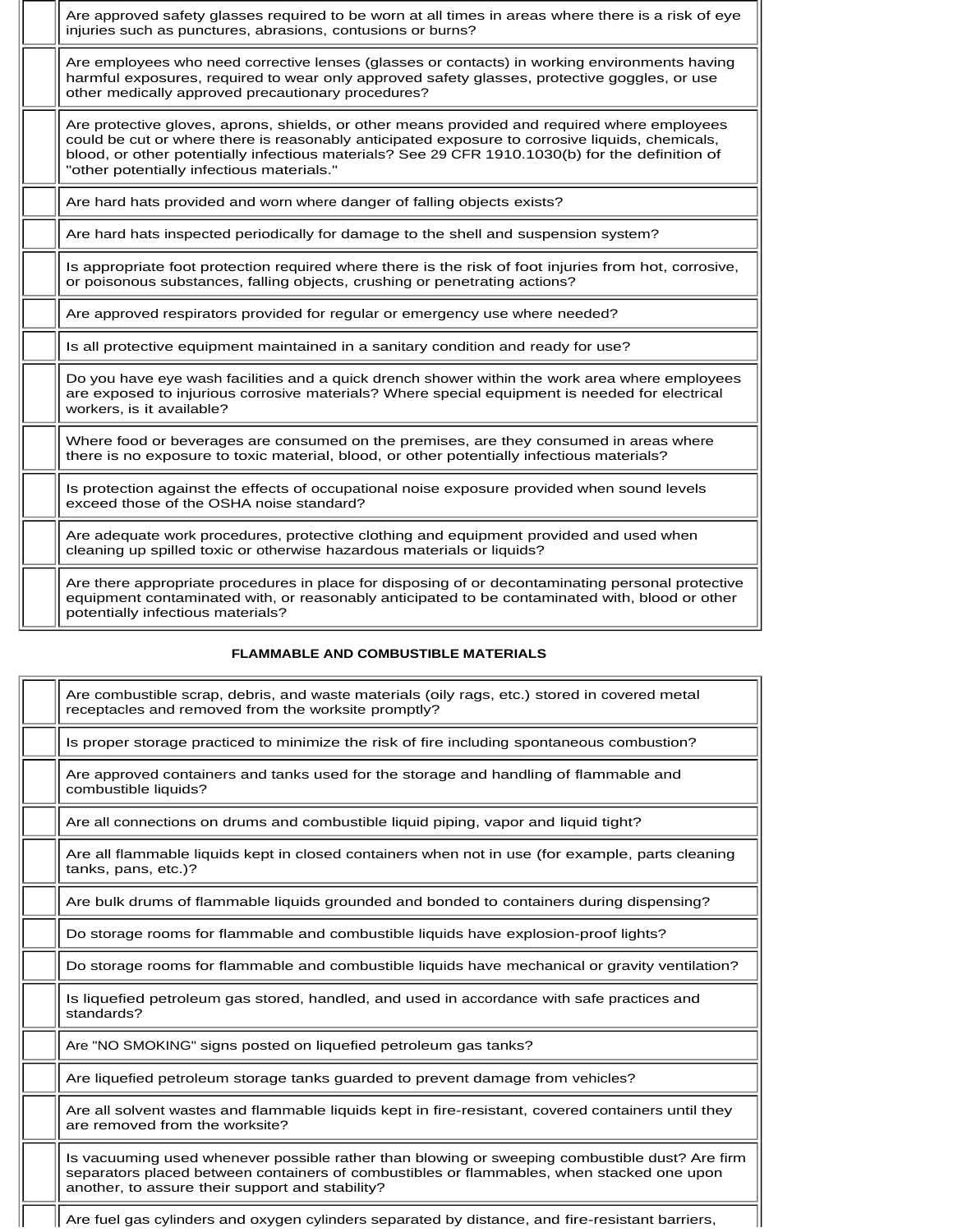| be used?<br>Class A Ordinary combustible material fires.<br>Class B Flammable liquid, gas or grease fires.<br>Class C Energized-electrical equipment fires.<br>Are appropriate fire extinguishers mounted within 75 feet of outside areas containing flammable<br>liquids, and within 10 feet of any inside storage area for such materials?<br>Are extinguishers free from obstructions or blockage?<br>Are all extinguishers serviced, maintained and tagged at intervals not to exceed 1 year?<br>Are all extinguishers fully charged and in their designated places?<br>that water will not be sprayed into operating electrical switch boards and equipment?<br>Are "NO SMOKING" signs posted where appropriate in areas where flammable or combustible<br>materials are used or stored?<br>Are safety cans used for dispensing flammable or combustible liquids at a point of use?<br>Are all spills of flammable or combustible liquids cleaned up promptly?<br>Are storage tanks adequately vented to prevent the development of excessive vacuum or<br>pressure as a result of filling, emptying, or atmosphere temperature changes?<br>Are storage tanks equipped with emergency venting that will relieve excessive internal pressure | while in storage?                                                                                  |
|--------------------------------------------------------------------------------------------------------------------------------------------------------------------------------------------------------------------------------------------------------------------------------------------------------------------------------------------------------------------------------------------------------------------------------------------------------------------------------------------------------------------------------------------------------------------------------------------------------------------------------------------------------------------------------------------------------------------------------------------------------------------------------------------------------------------------------------------------------------------------------------------------------------------------------------------------------------------------------------------------------------------------------------------------------------------------------------------------------------------------------------------------------------------------------------------------------------------------------------------------|----------------------------------------------------------------------------------------------------|
|                                                                                                                                                                                                                                                                                                                                                                                                                                                                                                                                                                                                                                                                                                                                                                                                                                                                                                                                                                                                                                                                                                                                                                                                                                                  | Are fire extinguishers selected and provided for the types of materials in areas where they are to |
|                                                                                                                                                                                                                                                                                                                                                                                                                                                                                                                                                                                                                                                                                                                                                                                                                                                                                                                                                                                                                                                                                                                                                                                                                                                  |                                                                                                    |
|                                                                                                                                                                                                                                                                                                                                                                                                                                                                                                                                                                                                                                                                                                                                                                                                                                                                                                                                                                                                                                                                                                                                                                                                                                                  |                                                                                                    |
|                                                                                                                                                                                                                                                                                                                                                                                                                                                                                                                                                                                                                                                                                                                                                                                                                                                                                                                                                                                                                                                                                                                                                                                                                                                  |                                                                                                    |
|                                                                                                                                                                                                                                                                                                                                                                                                                                                                                                                                                                                                                                                                                                                                                                                                                                                                                                                                                                                                                                                                                                                                                                                                                                                  |                                                                                                    |
|                                                                                                                                                                                                                                                                                                                                                                                                                                                                                                                                                                                                                                                                                                                                                                                                                                                                                                                                                                                                                                                                                                                                                                                                                                                  |                                                                                                    |
|                                                                                                                                                                                                                                                                                                                                                                                                                                                                                                                                                                                                                                                                                                                                                                                                                                                                                                                                                                                                                                                                                                                                                                                                                                                  |                                                                                                    |
|                                                                                                                                                                                                                                                                                                                                                                                                                                                                                                                                                                                                                                                                                                                                                                                                                                                                                                                                                                                                                                                                                                                                                                                                                                                  |                                                                                                    |
|                                                                                                                                                                                                                                                                                                                                                                                                                                                                                                                                                                                                                                                                                                                                                                                                                                                                                                                                                                                                                                                                                                                                                                                                                                                  |                                                                                                    |
|                                                                                                                                                                                                                                                                                                                                                                                                                                                                                                                                                                                                                                                                                                                                                                                                                                                                                                                                                                                                                                                                                                                                                                                                                                                  |                                                                                                    |
|                                                                                                                                                                                                                                                                                                                                                                                                                                                                                                                                                                                                                                                                                                                                                                                                                                                                                                                                                                                                                                                                                                                                                                                                                                                  |                                                                                                    |
|                                                                                                                                                                                                                                                                                                                                                                                                                                                                                                                                                                                                                                                                                                                                                                                                                                                                                                                                                                                                                                                                                                                                                                                                                                                  | Where sprinkler systems are permanently installed, are the nozzle heads so directed or arranged    |
|                                                                                                                                                                                                                                                                                                                                                                                                                                                                                                                                                                                                                                                                                                                                                                                                                                                                                                                                                                                                                                                                                                                                                                                                                                                  |                                                                                                    |
|                                                                                                                                                                                                                                                                                                                                                                                                                                                                                                                                                                                                                                                                                                                                                                                                                                                                                                                                                                                                                                                                                                                                                                                                                                                  |                                                                                                    |
|                                                                                                                                                                                                                                                                                                                                                                                                                                                                                                                                                                                                                                                                                                                                                                                                                                                                                                                                                                                                                                                                                                                                                                                                                                                  |                                                                                                    |
|                                                                                                                                                                                                                                                                                                                                                                                                                                                                                                                                                                                                                                                                                                                                                                                                                                                                                                                                                                                                                                                                                                                                                                                                                                                  |                                                                                                    |
|                                                                                                                                                                                                                                                                                                                                                                                                                                                                                                                                                                                                                                                                                                                                                                                                                                                                                                                                                                                                                                                                                                                                                                                                                                                  | caused by fire exposure?                                                                           |
| Are "NO SMOKING" rules enforced in areas involving storage and use of hazardous materials?                                                                                                                                                                                                                                                                                                                                                                                                                                                                                                                                                                                                                                                                                                                                                                                                                                                                                                                                                                                                                                                                                                                                                       |                                                                                                    |

# **Hand Tools and Equipment**

| Are all tools and equipment (both company and employee owned) used by employees at their<br>workplace in good condition?                                       |
|----------------------------------------------------------------------------------------------------------------------------------------------------------------|
| Are hand tools such as chisels and punches, which develop mushroomed heads during use,<br>reconditioned or replaced as necessary?                              |
| Are broken or fractured handles on hammers, axes and similar equipment replaced promptly?                                                                      |
| Are worn or bent wrenches replaced regularly?                                                                                                                  |
| Are appropriate handles used on files and similar tools?                                                                                                       |
| Are employees made aware of the hazards caused by faulty or improperly used hand tools?                                                                        |
| Are appropriate safety glasses, face shields, etc. used while using hand tools or equipment which<br>might produce flying materials or be subject to breakage? |
| Are jacks checked periodically to ensure they are in good operating condition?                                                                                 |
| Are tool handles wedged tightly in the head of all tools?                                                                                                      |
| Are tool cutting edges kept sharp so the tool will move smoothly without binding or skipping?                                                                  |
| Are tools stored in dry, secure locations where they won't be tampered with?                                                                                   |
| Is eye and face protection used when driving hardened or tempered spuds or nails?                                                                              |

# **Portable (Power Operated) Tools and Equipment**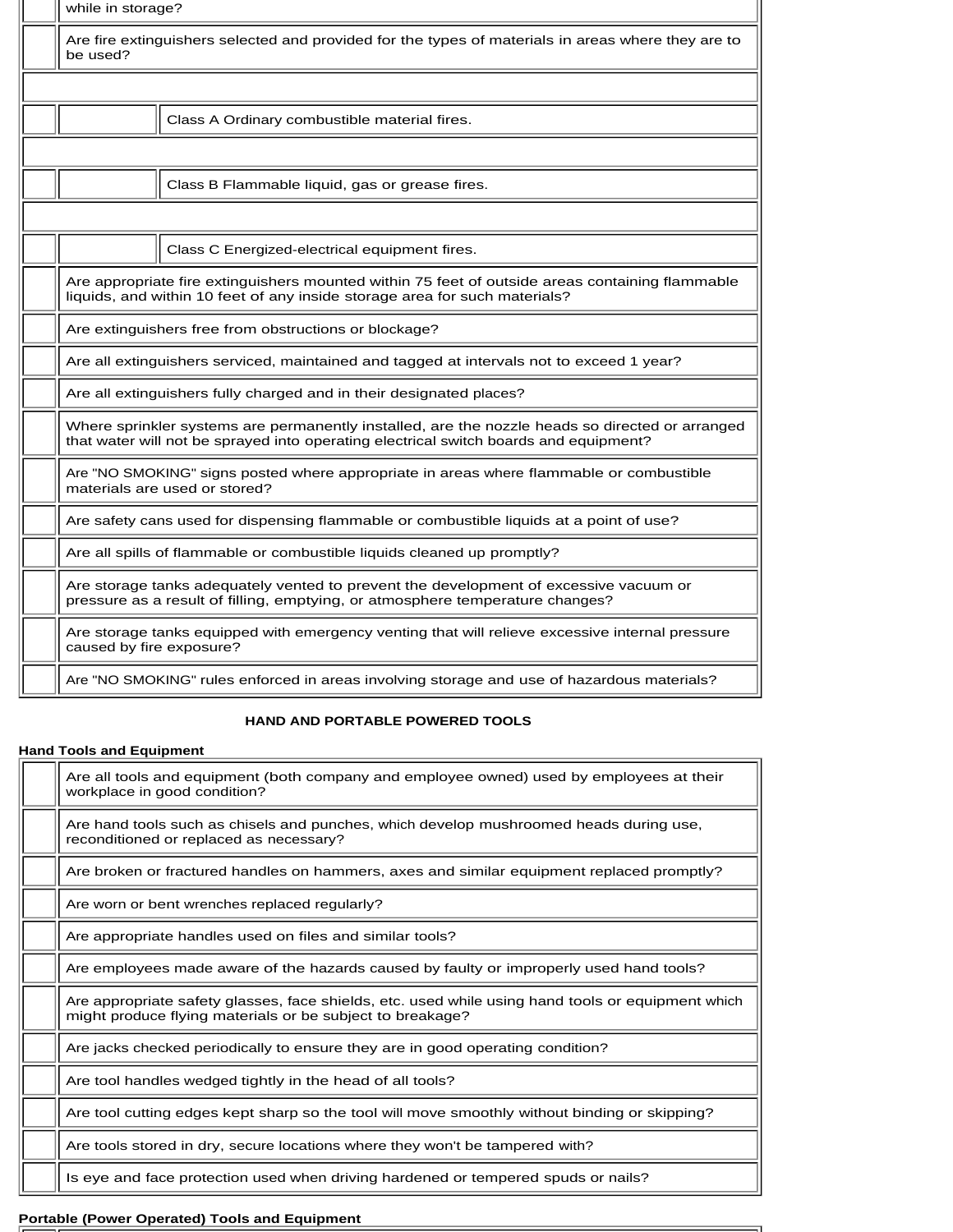Are grinders, saws and similar equipment provided with appropriate safety guards?

Are power tools used with the correct shield, guard, or attachment, recommended by the manufacturer?

Are portable circular saws equipped with guards above and below the base shoe? Are circular saw guards checked to assure they are not wedged up, thus leaving the lower portion of the blade unguarded?

Are rotating or moving parts of equipment guarded to prevent physical contact?

Are all cord-connected, electrically operated tools and equipment effectively grounded or of the approved double insulated type?

Are effective guards in place over belts, pulleys, chains, sprockets, on equipment such as concrete mixers, and air compressors?

Are portable fans provided with full guards or screens having openings 1/2 inch or less?

Is hoisting equipment available and used for lifting heavy objects, and are hoist ratings and characteristics appropriate for the task?

Are ground-fault circuit interrupters provided on all temporary electrical 15 and 20 ampere circuits, used during periods of construction?

Are pneumatic and hydraulic hoses on power operated tools checked regularly for deterioration or damage?

# **Powder-Actuated Tools**

╗

|  | Are employees who operate powder-actuated tools trained in their use and carry a valid<br>operator's card?                                                      |
|--|-----------------------------------------------------------------------------------------------------------------------------------------------------------------|
|  | Is each powder-actuated tool stored in its own locked container when not being used?                                                                            |
|  | Is a sign at least 7 inches by 10 inches with bold face type reading "POWDER-ACTUATED TOOL IN<br>USE" conspicuously posted when the tool is being used?         |
|  | Are powder-actuated tools left unloaded until they are actually ready to be used?                                                                               |
|  | Are powder-actuated tools inspected for obstructions or defects each day before use?                                                                            |
|  | Do powder-actuated tool operators have and use appropriate personal protective equipment such<br>as hard hats, safety goggles, safety shoes and ear protectors? |
|  |                                                                                                                                                                 |

# **LOCKOUT/TAGOUT PROCEDURES**

|                                                                                                                                | Is all machinery or equipment capable of movement, required to be de-energized or disengaged<br>and locked-out during cleaning, servicing, adjusting or setting up operations, whenever required? |  |  |
|--------------------------------------------------------------------------------------------------------------------------------|---------------------------------------------------------------------------------------------------------------------------------------------------------------------------------------------------|--|--|
| Where the power disconnecting means for equipment does not also disconnect the electrical<br>control circuit:                  |                                                                                                                                                                                                   |  |  |
|                                                                                                                                | Are the appropriate electrical enclosures identified?                                                                                                                                             |  |  |
|                                                                                                                                |                                                                                                                                                                                                   |  |  |
| Is means provided to assure the control circuit can also be disconnected and locked-<br>out?                                   |                                                                                                                                                                                                   |  |  |
|                                                                                                                                | Is the locking-out of control circuits in lieu of locking-out main power disconnects prohibited?                                                                                                  |  |  |
|                                                                                                                                | Are all equipment control valve handles provided with a means for locking-out?                                                                                                                    |  |  |
|                                                                                                                                | Does the lock-out procedure require that stored energy (mechanical, hydraulic, air, etc.) be<br>released or blocked before equipment is locked-out for repairs?                                   |  |  |
|                                                                                                                                | Are appropriate employees provided with individually keyed personal safety locks?                                                                                                                 |  |  |
| use?                                                                                                                           | Are employees required to keep personal control of their key(s) while they have safety locks in                                                                                                   |  |  |
|                                                                                                                                | Is it required that only the employee exposed to the hazard, place or remove the safety lock?                                                                                                     |  |  |
| Is it required that employees check the safety of the lock-out by attempting a startup after<br>making sure no one is exposed? |                                                                                                                                                                                                   |  |  |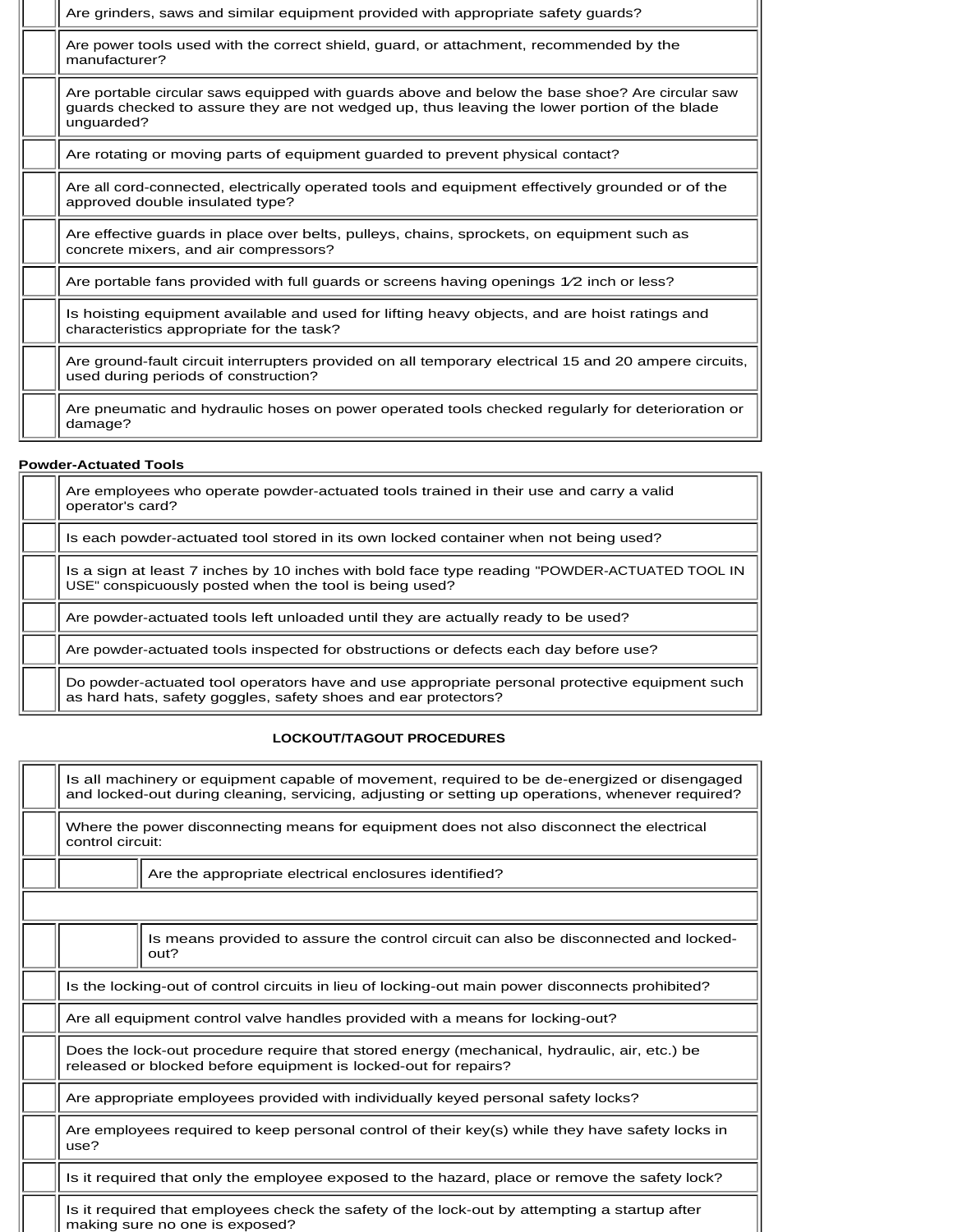Are employees instructed to always push the control circuit stop button immediately after checking the safety of the lock-out?

Is there a means provided to identify any or all employees who are working on locked-out equipment by their locks or accompanying tags?

Are a sufficient number of accident preventive signs or tags and safety padlocks provided for any reasonably foreseeable repair emergency?

When machine operations, configuration or size requires the operator to leave his or her control station to install tools or perform other operations, and that part of the machine could move if accidentally activated, is such element required to be separately locked or blocked out?

In the event that equipment or lines cannot be shut down, locked-out and tagged, is a safe job procedure established and rigidly followed?

#### **CONFINED SPACES**

 $\overline{\mathbf{u}}$ 

ᅲ

۱F

| Are confined spaces thoroughly emptied of any corrosive or hazardous substances, such as acids<br>or caustics, before entry?                                                                                                                                                                                                                           |
|--------------------------------------------------------------------------------------------------------------------------------------------------------------------------------------------------------------------------------------------------------------------------------------------------------------------------------------------------------|
| Are all lines to a confined space, containing inert, toxic, flammable, or corrosive materials valved<br>off and blanked or disconnected and separated before entry?                                                                                                                                                                                    |
| Are all impellers, agitators, or other moving parts and equipment inside confined spaces locked-<br>out if they present a hazard?                                                                                                                                                                                                                      |
| Is either natural or mechanical ventilation provided prior to confined space entry?                                                                                                                                                                                                                                                                    |
| Are appropriate atmospheric tests performed to check for oxygen deficiency, toxic substances<br>and explosive concentrations in the confined space before entry?                                                                                                                                                                                       |
| Is adequate illumination provided for the work to be performed in the confined space?                                                                                                                                                                                                                                                                  |
| Is the atmosphere inside the confined space frequently tested or continuously monitored during<br>conduct of work? Is there an assigned safety standby employee outside of the confined space.<br>when required, whose sole responsibility is to watch the work in progress, sound an alarm if<br>necessary, and render assistance?                    |
| Is the standby employee appropriately trained and equipped to handle an emergency?                                                                                                                                                                                                                                                                     |
| Is the standby employee or other employees prohibited from entering the confined space without<br>lifelines and respiratory equipment if there is any question as to the cause of an emergency?                                                                                                                                                        |
| Is approved respiratory equipment required if the atmosphere inside the confined space cannot<br>be made acceptable                                                                                                                                                                                                                                    |
| Is all portable electrical equipment used inside confined spaces either grounded and insulated, or<br>equipped with ground fault protection?                                                                                                                                                                                                           |
| Before gas welding or burning is started in a confined space, are hoses checked for leaks,<br>compressed gas bottles forbidden inside of the confined space, torches lighted only outside of<br>the confined area and the confined area tested for an explosive atmosphere each time before a<br>lighted torch is to be taken into the confined space? |
| If employees will be using oxygen-consuming equipment-such as salamanders, torches, and<br>furnaces, in a confined space-is sufficient air provided to assure combustion without reducing the<br>oxygen concentration of the atmosphere below 19.5 percent by volume?                                                                                  |
| Whenever combustion-type equipment is used in a confined space, are provisions made to<br>ensure the exhaust gases are vented outside of the enclosure?                                                                                                                                                                                                |
| Is each confined space checked for decaying vegetation or animal matter which may produce<br>methane?                                                                                                                                                                                                                                                  |
| Is the confined space checked for possible industrial waste which could contain toxic properties?                                                                                                                                                                                                                                                      |
| If the confined space is below the ground and near areas where motor vehicles will be operating,<br>is it possible for vehicle exhaust or carbon monoxide to enter the space?                                                                                                                                                                          |

#### **ELECTRICAL**

|  |  | Do you specify compliance with OSHA for all contract electrical work? |
|--|--|-----------------------------------------------------------------------|
|  |  |                                                                       |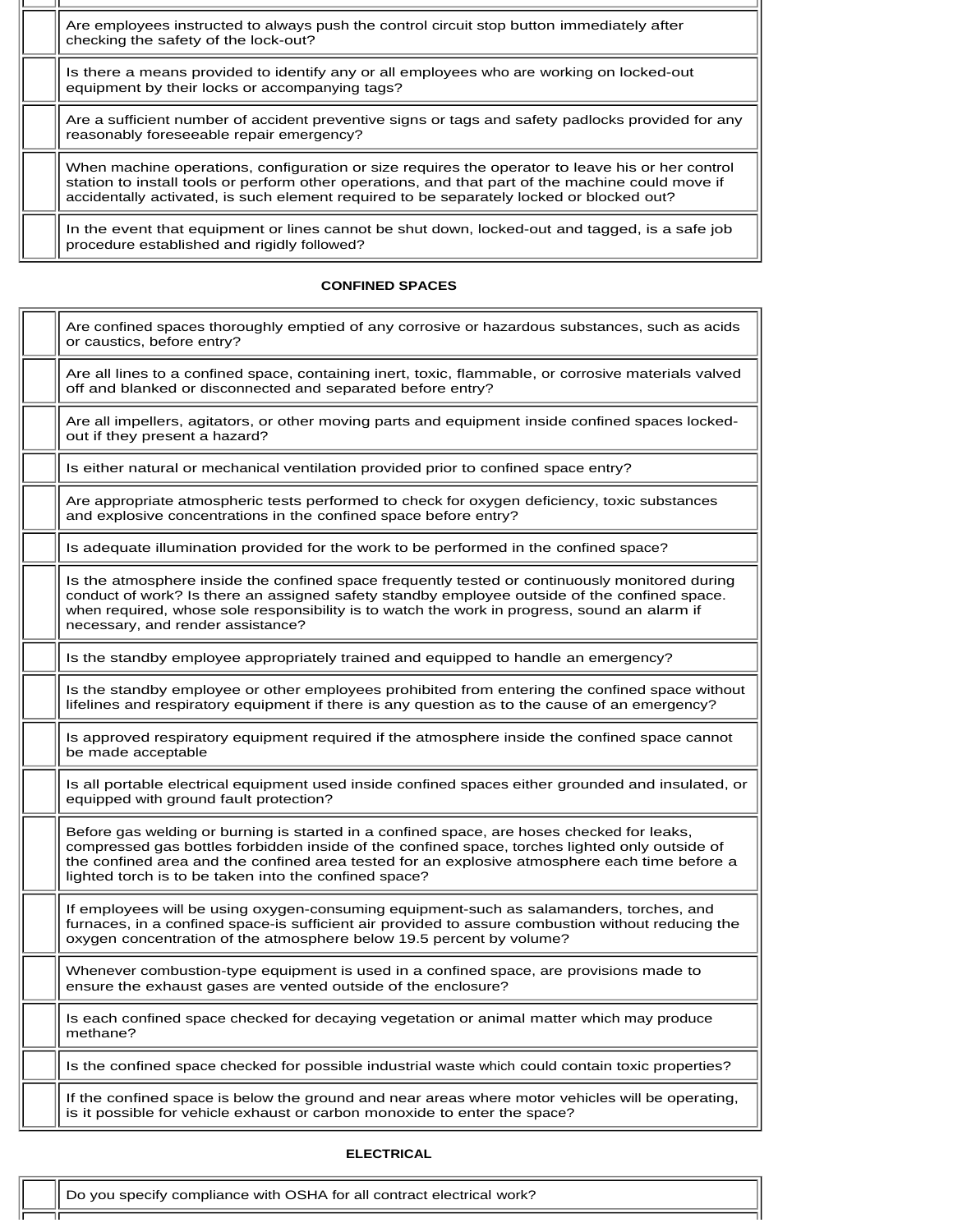| Are all employees required to report as soon as practicable any obvious hazard to life or property<br>observed in connection with electrical equipment or lines?                                                                                                                                                                                                                                                                      |
|---------------------------------------------------------------------------------------------------------------------------------------------------------------------------------------------------------------------------------------------------------------------------------------------------------------------------------------------------------------------------------------------------------------------------------------|
| Are employees instructed to make preliminary inspections and/or appropriate tests to determine<br>what conditions exist before starting work on electrical equipment or lines?                                                                                                                                                                                                                                                        |
| When electrical equipment or lines are to be serviced, maintained or adjusted, are necessary<br>switches opened, locked-out and tagged whenever possible?                                                                                                                                                                                                                                                                             |
| Are portable electrical tools and equipment grounded or of the double insulated type?                                                                                                                                                                                                                                                                                                                                                 |
| Are electrical appliances such as vacuum cleaners, polishers, and vending machines grounded?                                                                                                                                                                                                                                                                                                                                          |
| Do extension cords being used have a grounding conductor?                                                                                                                                                                                                                                                                                                                                                                             |
| Are multiple plug adaptors prohibited?                                                                                                                                                                                                                                                                                                                                                                                                |
| Are ground-fault circuit interrupters installed on each temporary 15 or 20 ampere, 120 volt AC<br>circuit at locations where construction, demolition, modifications, alterations or excavations are<br>being performed?                                                                                                                                                                                                              |
| Are all temporary circuits protected by suitable disconnecting switches or plug connectors at the<br>junction with permanent wiring?                                                                                                                                                                                                                                                                                                  |
| Do you have electrical installations in hazardous dust or vapor areas? If so, do they meet the<br>National Electrical Code (NEC) for hazardous locations?                                                                                                                                                                                                                                                                             |
| Is exposed wiring and cords with frayed or deteriorated insulation repaired or replaced promptly?                                                                                                                                                                                                                                                                                                                                     |
| Are flexible cords and cables free of splices or taps?                                                                                                                                                                                                                                                                                                                                                                                |
| Are clamps or other securing means provided on flexible cords or cables at plugs, receptacles,<br>tools, equipment, etc., and is the cord jacket securely held in place? Are all cord, cable and<br>raceway connections intact and secure?                                                                                                                                                                                            |
|                                                                                                                                                                                                                                                                                                                                                                                                                                       |
| In wet or damp locations, are electrical tools and equipment appropriate for the use or location or<br>otherwise protected?                                                                                                                                                                                                                                                                                                           |
| Is the location of electrical power lines and cables (overhead, underground, underfloor, other side<br>of walls) determined before digging, drilling or similar work is begun?                                                                                                                                                                                                                                                        |
| Are metal measuring tapes, ropes, handlines or similar devices with metallic thread woven into<br>the fabric prohibited where they could come in contact with energized parts of equipment or circuit<br>conductors?                                                                                                                                                                                                                  |
| Is the use of metal ladders prohibited in areas where the ladder or the person using the ladder<br>could come in contact with energized parts of equipment, fixtures or circuit conductors?                                                                                                                                                                                                                                           |
| Are all disconnecting switches and circuit breakers labeled to indicate their use or equipment<br>served?                                                                                                                                                                                                                                                                                                                             |
| Are disconnecting means always opened before fuses are replaced?                                                                                                                                                                                                                                                                                                                                                                      |
| Do all interior wiring systems include provisions for grounding metal parts of electrical raceways,<br>equipment and enclosures?                                                                                                                                                                                                                                                                                                      |
| Are all electrical raceways and enclosures securely fastened in place?                                                                                                                                                                                                                                                                                                                                                                |
| Are all energized parts of electrical circuits and equipment guarded against accidental contact by<br>approved cabinets or enclosures?                                                                                                                                                                                                                                                                                                |
| Is sufficient access and working space provided and maintained about all electrical equipment to<br>permit ready and safe operations and maintenance?                                                                                                                                                                                                                                                                                 |
| Are all unused openings (including conduit knockouts) in electrical enclosures and fittings closed<br>with appropriate covers, plugs or plates?                                                                                                                                                                                                                                                                                       |
| Are electrical enclosures such as switches, receptacles, and junction boxes, provided with<br>tightfitting covers or plates?                                                                                                                                                                                                                                                                                                          |
| Are disconnecting switches for electrical motors in excess of two horsepower, capable of opening<br>the circuit when the motor is in a stalled condition, without exploding? (Switches must be<br>horsepower rated equal to or in excess of the motor hp rating.) Is low voltage protection provided<br>in the control device of motors driving machines or equipment which could cause probable injury<br>from inadvertent starting? |
|                                                                                                                                                                                                                                                                                                                                                                                                                                       |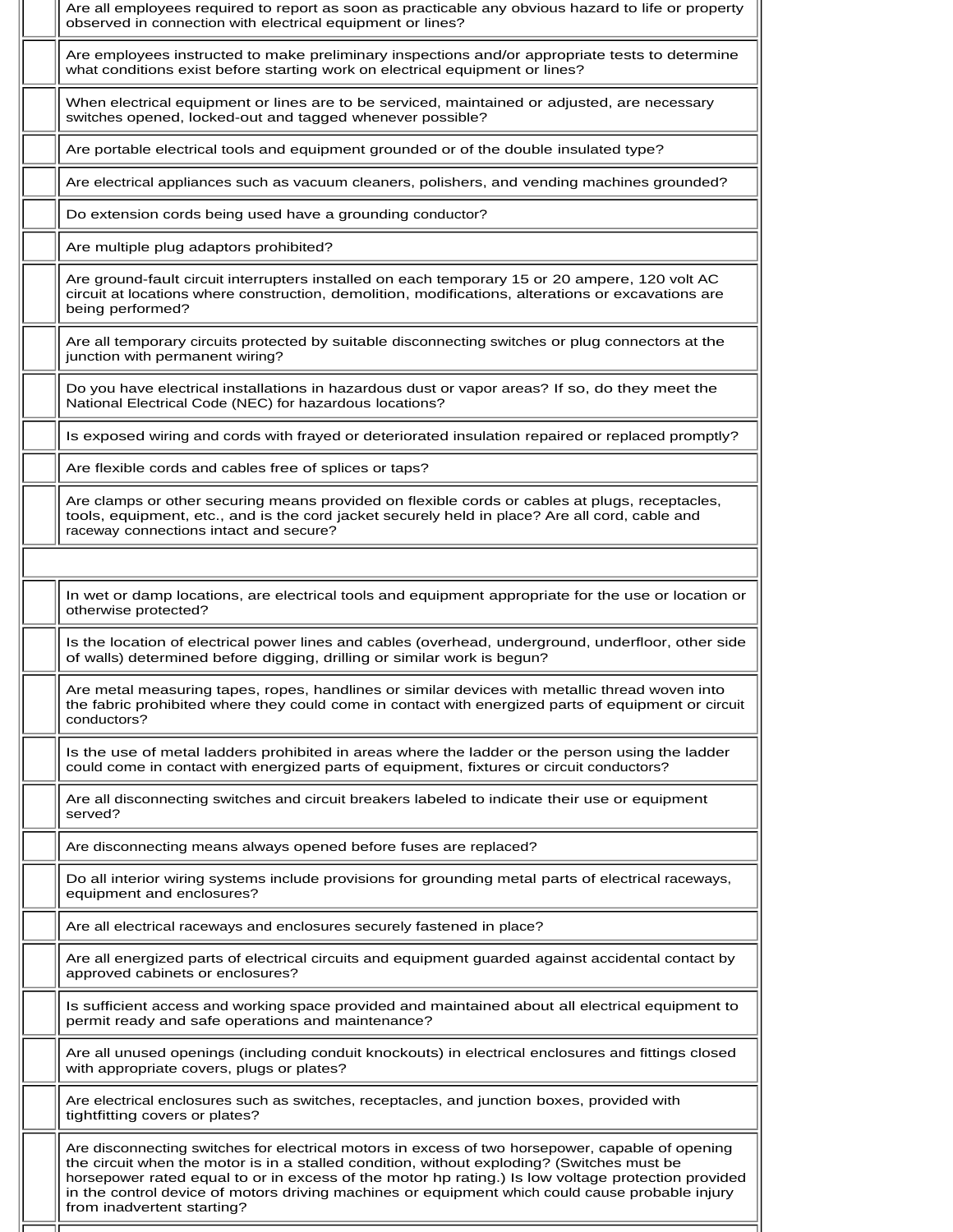Is each motor disconnecting switch or circuit breaker located within sight of the motor control device?

Is each motor located within sight of its controller or the controller disconnecting means capable of being locked in the open position or is a separate disconnecting means installed in the circuit within sight of the motor?

Is the controller for each motor in excess of two horsepower, rated in horsepower equal to or in excess of the rating of the motor it serves?

Are employees who regularly work on or around energized electrical equipment or lines instructed in the cardiopulmonary resuscitation (CPR) methods?

Are employees prohibited from working alone on energized lines or equipment over 600 volts?

# **WALKING-WORKING SURFACES**

#### **General Work Environment**

|  | Is a documented, functioning housekeeping program in place?                                                                                                               |
|--|---------------------------------------------------------------------------------------------------------------------------------------------------------------------------|
|  | Are all worksites clean, sanitary, and orderly?                                                                                                                           |
|  | Are work surfaces kept dry or is appropriate means taken to assure the surfaces are slip-<br>resistant?                                                                   |
|  | Are all spilled hazardous materials or liquids, including blood and other potentially infectious<br>materials, cleaned up immediately and according to proper procedures? |
|  | Is combustible scrap, debris and waste stored safely and removed from the worksite properly?                                                                              |
|  | Is all regulated waste, as defined in the OSHA bloodborne pathogens standard (1910.1030),<br>discarded according to federal, state, and local regulations?                |
|  | Are accumulations of combustible dust routinely removed from elevated surfaces including the<br>overhead structure of buildings, etc.?                                    |
|  | Is combustible dust cleaned up with a vacuum system to prevent the dust from going into<br>suspension?                                                                    |
|  | Is metallic or conductive dust prevented from entering or accumulating on or around electrical<br>enclosures or equipment?                                                |
|  | Are covered metal waste cans used for oily and paint-soaked waste?                                                                                                        |

#### **Walkways**

| Are aisles and passageways kept clear?                                                                                                                                             |
|------------------------------------------------------------------------------------------------------------------------------------------------------------------------------------|
| Are aisles and walkways marked as appropriate?                                                                                                                                     |
| Are wet surfaces covered with non-slip materials?                                                                                                                                  |
| Are holes in the floor, sidewalk or other walking surface repaired properly, covered or otherwise<br>made safe?                                                                    |
| Is there safe clearance for walking in aisles where motorized or mechanical handling equipment<br>is operating?                                                                    |
| Are materials or equipment stored in such a way that sharp projectives will not interfere with the<br>walkway?                                                                     |
| Are spilled materials cleaned up immediately?                                                                                                                                      |
| Are changes of direction or elevation readily identifiable?                                                                                                                        |
| Are aisles or walkways that pass near moving or operating machinery, welding operations or<br>similar operations arranged so employees will not be subjected to potential hazards? |
| Is adequate headroom provided for the entire length of any aisle or walkway?                                                                                                       |
| Are standard guardrails provided wherever aisle or walkway surfaces are elevated more than 30<br>inches above any adjacent floor or the ground?                                    |
| Are bridges provided over conveyors and similar hazards?                                                                                                                           |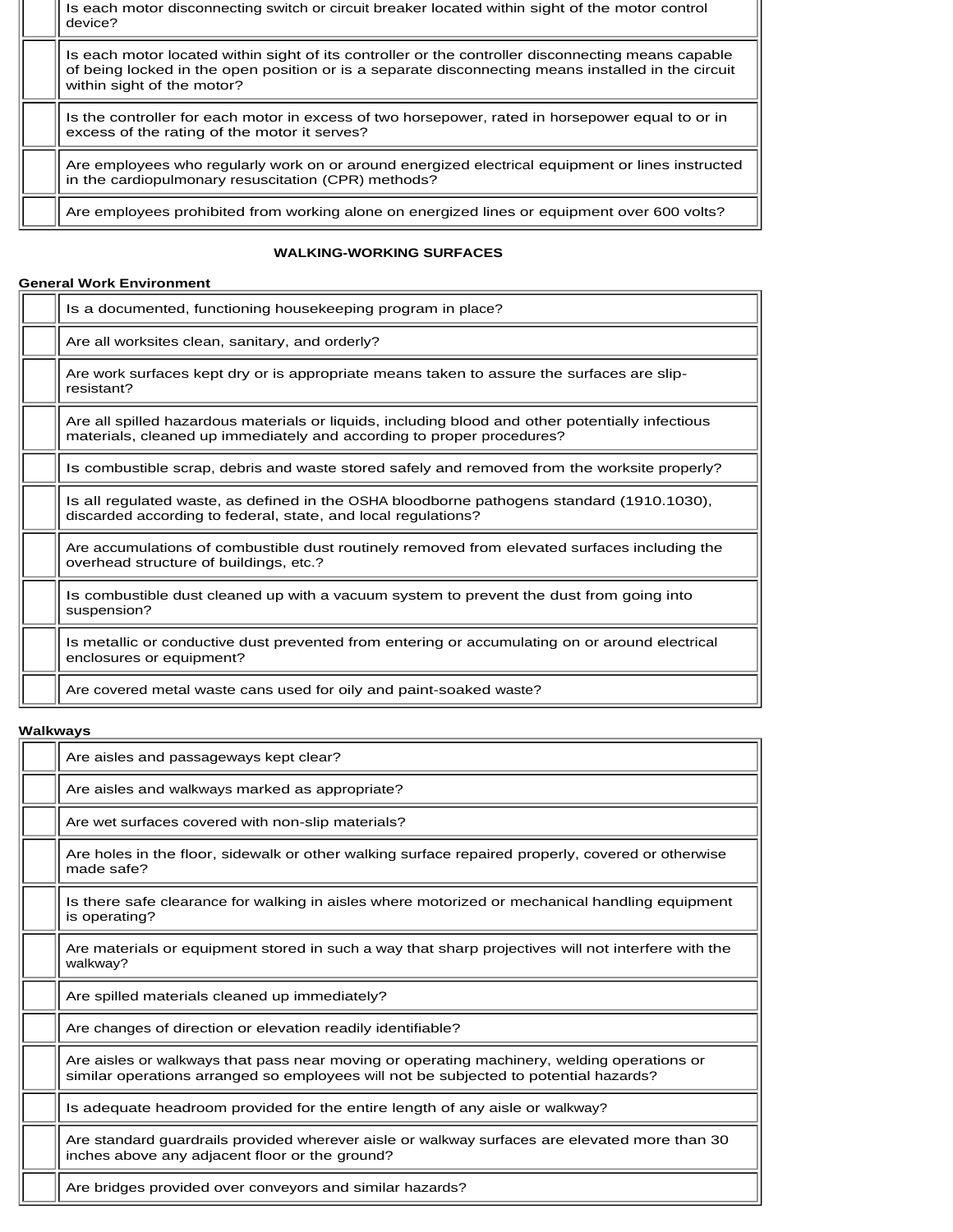# **Floor and Wall Openings**

| Are floor openings guarded by a cover, a guardrail, or equivalent on all sides (except at entrance<br>to stairways or ladders)?                                                                             |
|-------------------------------------------------------------------------------------------------------------------------------------------------------------------------------------------------------------|
| Are toeboards installed around the edges of permanent floor openings (where persons may pass<br>below the opening)?                                                                                         |
| Are skylight screens of such construction and mounting that they will withstand a load of at least<br>200 pounds?                                                                                           |
| Is the glass in the windows, doors, glass walls, etc., which are subject to human impact, of<br>sufficient thickness and type for the condition of use?                                                     |
| Are grates or similar type covers over floor openings such as floor drains of such design that foot<br>traffic or rolling equipment will not be affected by the grate spacing?                              |
| Are unused portions of service pits and pits not actually in use either covered or protected by<br>guardrails or equivalent?                                                                                |
| Are manhole covers, trench covers and similar covers, plus their supports designed to carry a<br>truck rear axle load of at least 20,000 pounds when located in roadways and subject to vehicle<br>traffic? |
| Are floor or wall openings in fire resistive construction provided with doors or covers compatible<br>with the fire rating of the structure and provided with a self-closing feature when appropriate?      |

# **Stairs and Stairways**

| Are standard stair rails or handrails on all stairways having four or more risers?                                                                                                           |  |  |
|----------------------------------------------------------------------------------------------------------------------------------------------------------------------------------------------|--|--|
| Are all stairways at least 22 inches wide?                                                                                                                                                   |  |  |
| Do stairs have landing platforms not less than 30 inches in the direction of travel and extend 22<br>inches in width at every 12 feet or less of vertical rise?                              |  |  |
| Do stairs angle no more than 50 and no less than 30 degrees?                                                                                                                                 |  |  |
| Are step risers on stairs uniform from top to bottom?                                                                                                                                        |  |  |
| Are steps on stairs and stairways designed or provided with a surface that renders them slip<br>resistant?                                                                                   |  |  |
| Are stairway handrails located between 30 and 34 inches above the leading edge of stair treads?                                                                                              |  |  |
| Do stairway handrails have at least 3 inches of clearance between the handrails and the wall or<br>surface they are mounted on?                                                              |  |  |
| Where doors or gates open directly on a stairway, is there a platform provided so the swing of the<br>door does not reduce the width of the platform to less than 21 inches?                 |  |  |
| Where stairs or stairways exit directly into any area where vehicles may be operated, are<br>adequate barriers and warnings provided to prevent employees stepping into the path of traffic? |  |  |
| Do stairway landings have a dimension measured in the direction of travel, at least equal to the<br>width of the stairway?                                                                   |  |  |

# **Elevated Surfaces**

| Are signs posted, when appropriate, showing the elevated surface load capacity?                                                                 |
|-------------------------------------------------------------------------------------------------------------------------------------------------|
| Are surfaces elevated more than 30 inches above the floor or ground provided with standard<br>guardrails?                                       |
| Are all elevated surfaces (beneath which people or machinery could be exposed to falling objects)<br>provided with standard 4-inch toeboards?   |
| Is a permanent means of access and egress provided to elevated storage and work surfaces?                                                       |
| Is required headroom provided where necessary?                                                                                                  |
| Is material on elevated surfaces piled, stacked or racked in a manner to prevent it from tipping,<br>falling, collapsing, rolling or spreading? |
| Are dock boards or bridge plates used when transferring materials between docks and trucks or<br>rail cars?                                     |